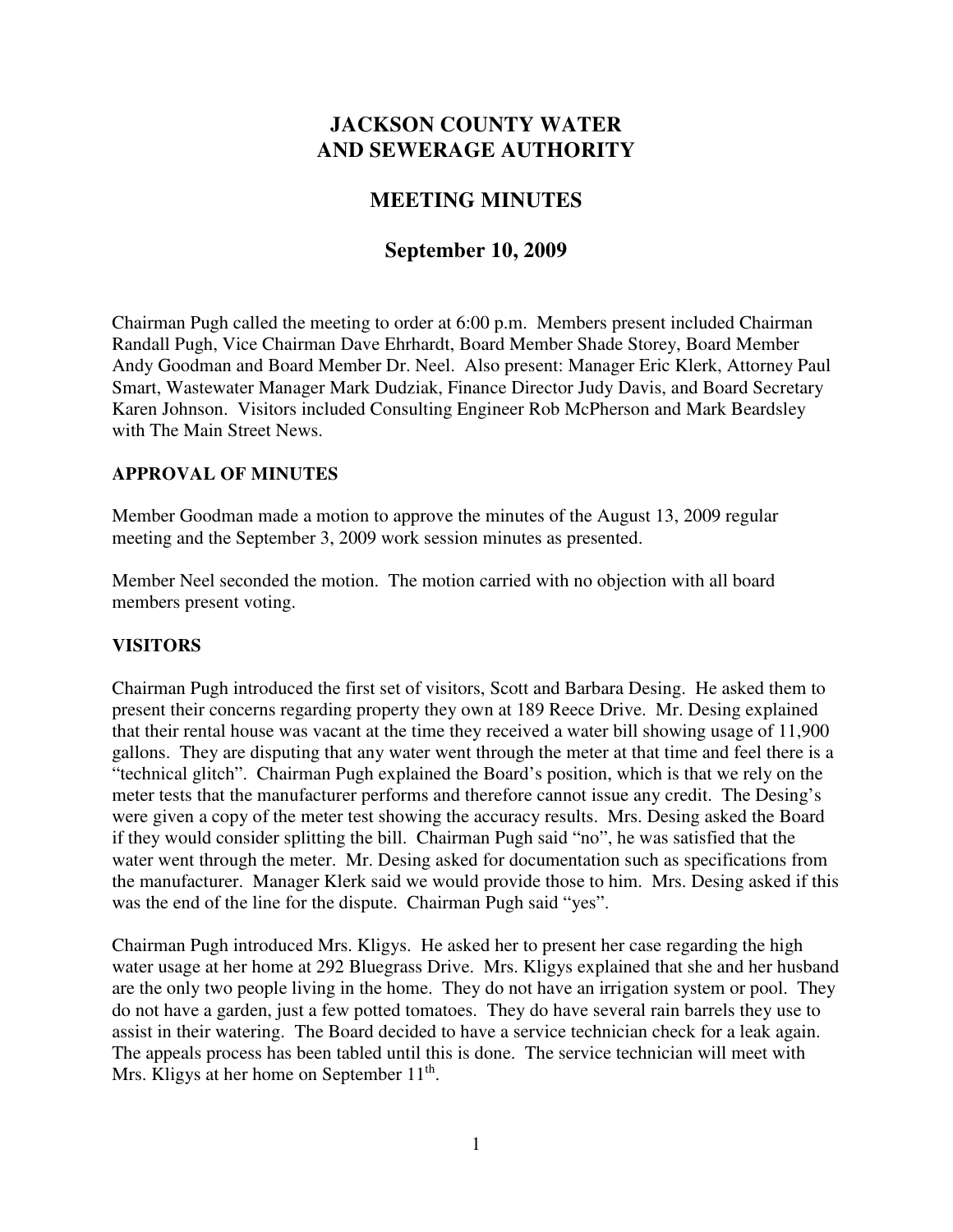#### **NEW BUSINESS**

#### *Workers Compensation Provider Change*

Chairman Pugh gave a brief summary on the proposed Workers Compensation provider change. He asked if there were any questions regarding the proposed change. Member Storey asked if we have been satisfied with BB&T on their service for the lightening damage at the treatment plant. Finance Director Davis said "yes". She said we have not yet received a check; we have just now received all the documentation for the claim.

Manager Klerk provided a resolution to the board if they choose to make the change from ACCG to BB&T.

Member Goodman made a motion to approve changing the Workers Compensation carrier from ACCG to BB&T.

Vice Chairman Ehrhardt seconded the motion. The motion carried with no objection with all board members present voting.

Attorney Smart requested the board members sign the resolution.

#### *1999A Bond Refinancing*

Chairman Pugh summarized the 1999A Bond refinancing. He said according to Merchant Capitols analysis, if we refinance that bond now, we would realize a savings of \$160,000 during the year of 2010. He said that is the only bond eligible for refinancing at this time. Attorney Smart gave the resolution to the board members to sign. He said it authorizes the pursuit of the refinancing and hires Merchant Capitol to take it through the process. Prior to the reissue, the board will need to fully reauthorize the reissue.

Member Goodman made a motion to authorize the refinancing of the bond.

Vice Chairman Ehrhardt seconded the motion. The motion carried with no objection with all board members present voting.

#### *Office Building Roof Repair*

Chairman Pugh asked Manager Klerk to provide the board with the repair costs for the roof. Manager Klerk said he did not have an exact amount yet just a ball park figure. He asked the board if they would entertain a not to exceed amount. He said right now we are looking at \$14.75 a square foot, close to \$45,000.

Manager Klerk explained this repair will be a permanent solution. He briefly highlighted the repair process. He said there were less expensive ways to repair the roof but he did not recommend them because they would not be a permanent solution or take care of the problem. He said we are getting three quotes and all the potential contractors have been on the roof.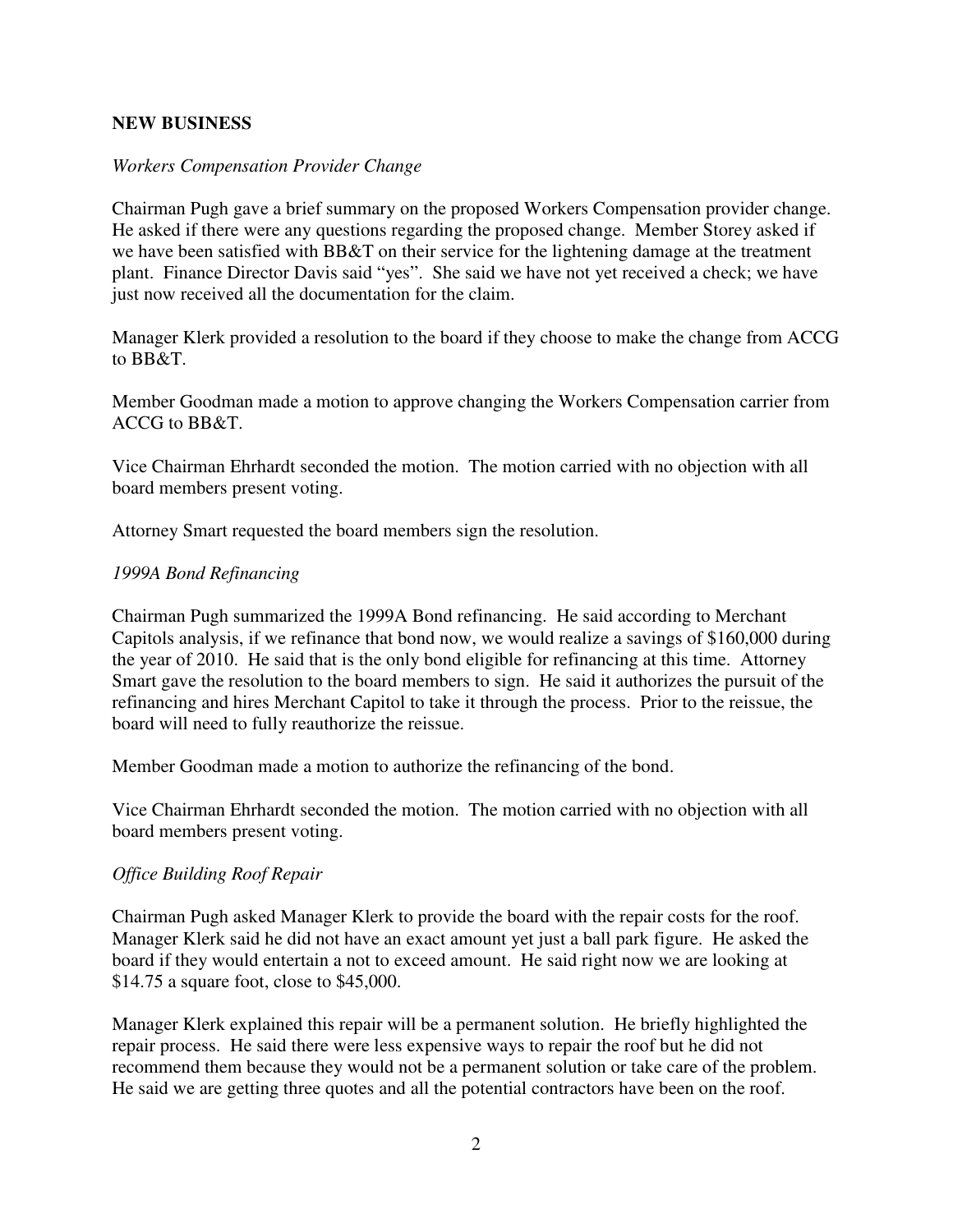Member Goodman asked if they all will be guaranteeing their work, that there will be no leaks. Manager Klerk said the factory representative will be on site when the roofing company is putting the roof down. Chairman Pugh asked if they carry a warranty and how long? Manager Klerk said he believed it was a ten year warranty. Vice Chairman Ehrhardt asked if we were checking references. Manager Klerk said that Engineer Alke is checking references. Manager Klerk said this could be tabled until Engineer Alke had more information and actual prices. Chairman Pugh said they will table this until the next meeting.

## **OLD BUSINESS**

Chairman Pugh reported that the old business is in response to Mr. Safari's tap refund request. Attorney Smart recapped the situation and reiterated that the tap fees are non refundable. He said this is stated very explicitly in the contract. He referred to the memorandum sent to the board members and agreed with the denial to the request to terminate the contract and refund the tap fees. He spoke with the FDIC and they requested the tap fees not be refunded.

Member Goodman made a motion to accept Attorney Smart's recommendation.

Vice Chairman Ehrhardt seconded the motion. The motion carried with no objection with all board members present voting.

Attorney Smart prepared a draft letter for Chairman Pugh's review. Chairman Pugh asked, "What do we do in 2010 when the other tap fees come due"? Attorney Smart said we would go to whoever owns the property at that time. He said the taps are tied to the property. Chairman Pugh asked if the contract was recorded with the deed. Attorney Smart said it was not. He said we could record the contract. Chairman Pugh asked Attorney Smart to handle it.

## **MANAGER'S REPORT**

Presentation of 2008 Water Quality Report, AKA Consumer Confidence Report, delivered to all JCWSA customers by mail by July 1<sup>st</sup>. Also published in the newspaper and posted on the JCWSA website.

Bear Creek Water Purchase and Cost History, Spreadsheet Hand-out.

Unaccounted for water review: in packet.

Update on diesel standby pump at Galilee Water Pump Station: Unit is in the building and several customized pipe fittings have been ordered. Estimated completion time – 4 weeks.

Update on the clarifier rehabilitation at the Middle Oconee Wastewater Plant. Estimated completion time – done! - with a factory start-up next Wednesday the  $16<sup>th</sup>$ . Mechanically and structurally it is complete, just minor punch list items.